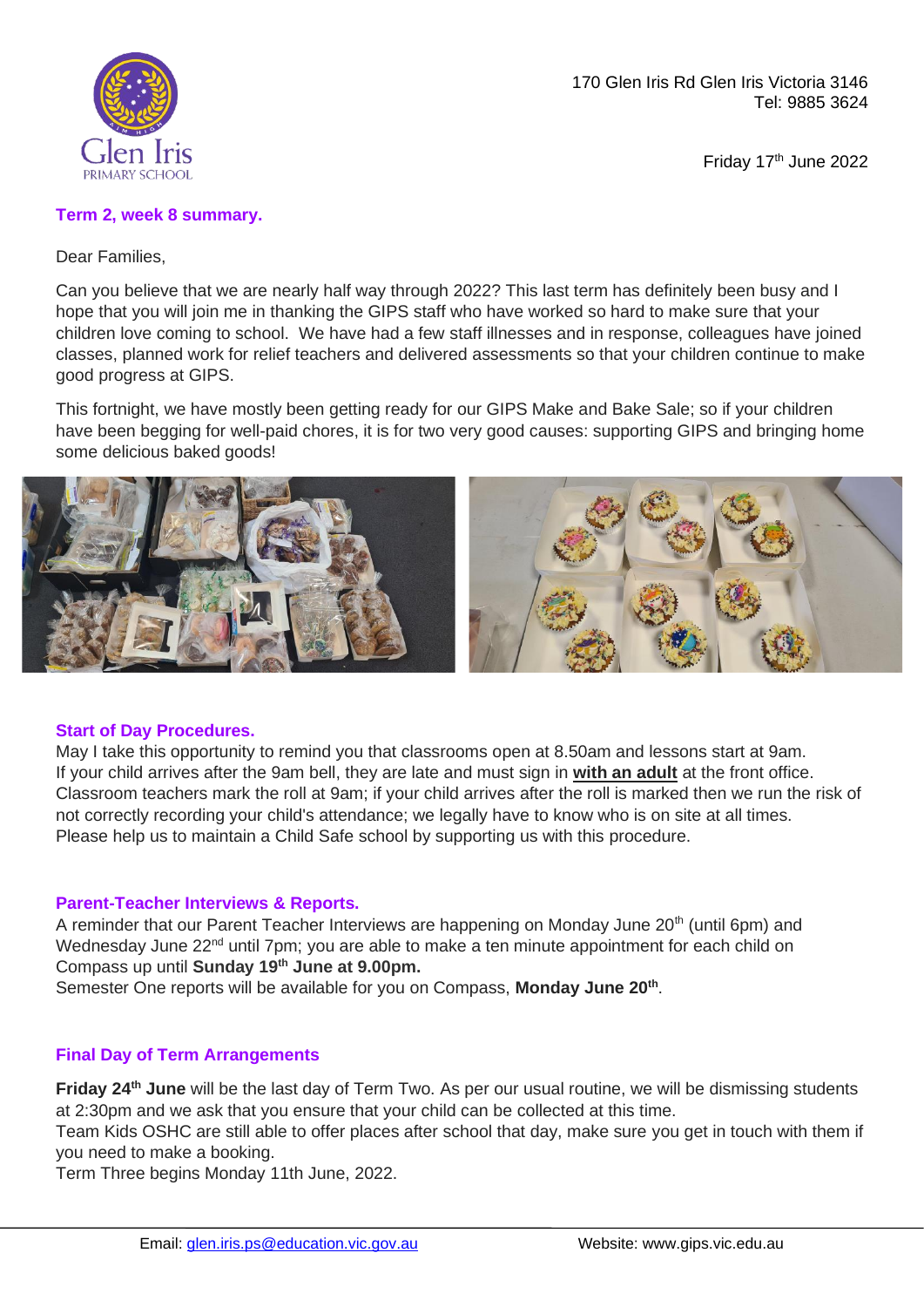#### **RaffleTickets**

Raffle tickets for our hampers are still for sale. The raffle will be drawn in our end of Term Two assembly, **Friday 24th June at 2pm**. Lots of thanks to the Parent's Association and particularly Suzie Hotchin who have helped turn your donations into some amazing prizes.

P.S. Families, the hamper that is centre-stage in this photo is of particular interest to your children!!



## **New GIPS Sports Top**

We are very excited to announce the release of our GIPS new Grade 3 - Grade 6 sports top. This top will replace the existing sports top which, unfortunately is not SunSmart. These tops are now available at the PSW uniform shop for \$45.95 (same price as the old top) or, can be ordered on-line from PSW and delivered free of charge for you to collect from GIPS. Instructions for school delivery can be found Compass or the website.

The sports top can be worn when your child has PE or any school sporting event such as interschool sports, school cross country, school athletics.

Thank you to all the students who voted for this top and for the support from the Education Sub Committee.

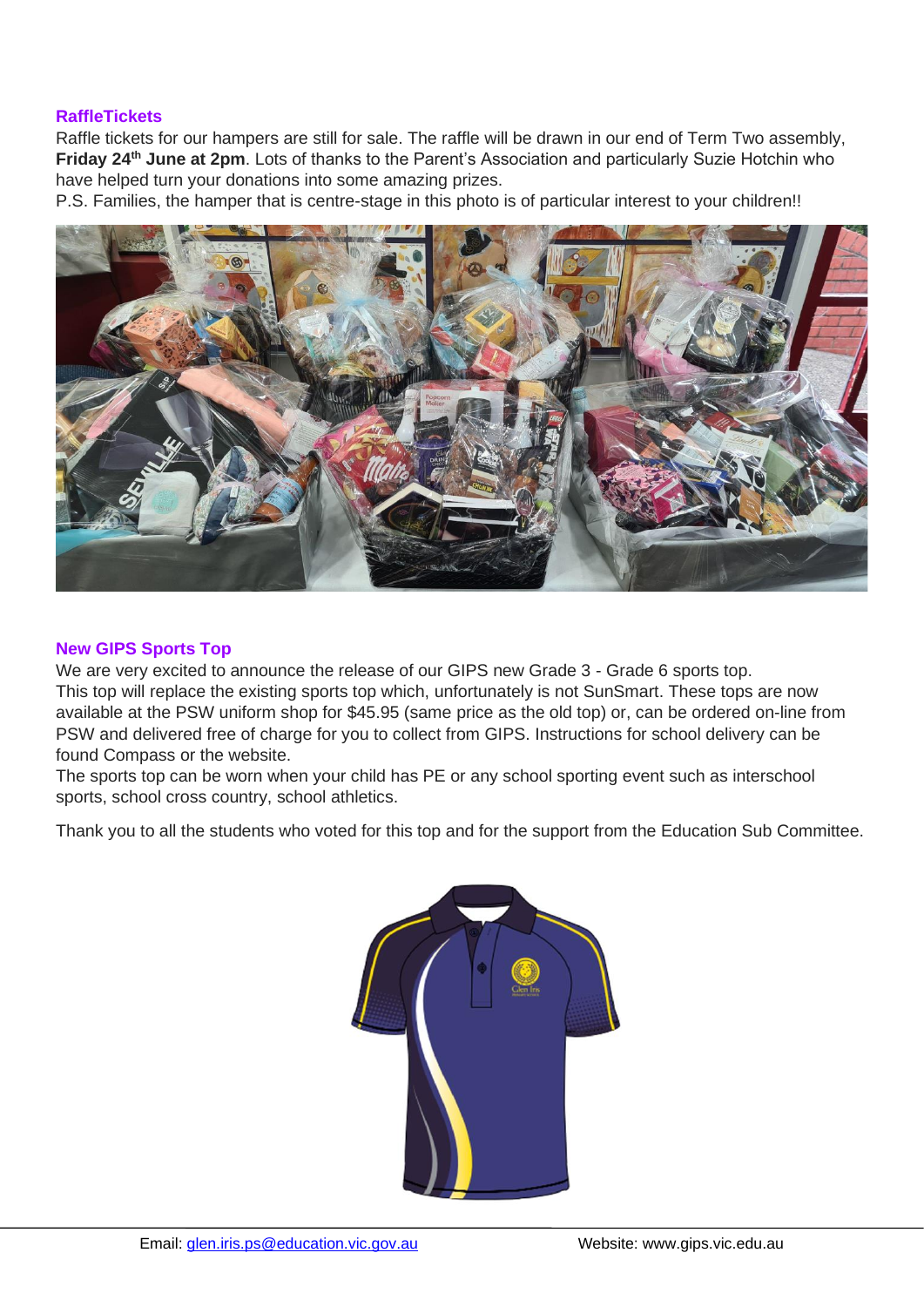#### **Parent Volunteers**

As we get to see even more of you on site, can I please reach out to you for some help? GIPS School Council has proposed a Working Bee on **17th July 2022** to help out with small jobs around the site. Further information will follow but, you may want to save the date! If you meet current triple vaccination requirements, and coming on trips as a parent helper, supporting

student activities on site or generally helping out around school is something that you are interested in, please consider applying for your [Working With Children Check,](https://www.workingwithchildren.vic.gov.au/individuals/applicants/how-to-apply-1) it is free and we would love to see you!

#### **Celebrating Student Success.**

#### *How Does Your Garden Grow?*

The Preps have been getting their 'green thumbs' dirty planting plants in the Prep garden as part of their integrated unit "How Does Your Garden Grow?". The Preps learnt about what plants need to survive - soil, sun, water and fresh air - and had a lovely time planting lettuce, spinach, baby carrots and snow peas.

The Preps got to turn over the soil in the garden beds and then to plant their seedlings. Mrs Chapman put the fertiliser on each seedling as we learnt that you shouldn't touch fertiliser as it's not great for humans, but it is great for plants! We then watered our seedlings and are looking forward to caring for our garden for the rest of the term.

We encourage you to go and check out the seedlings before and after school in the garden beds next to the Prep playground. Well done to the Preps on their great gardening work!



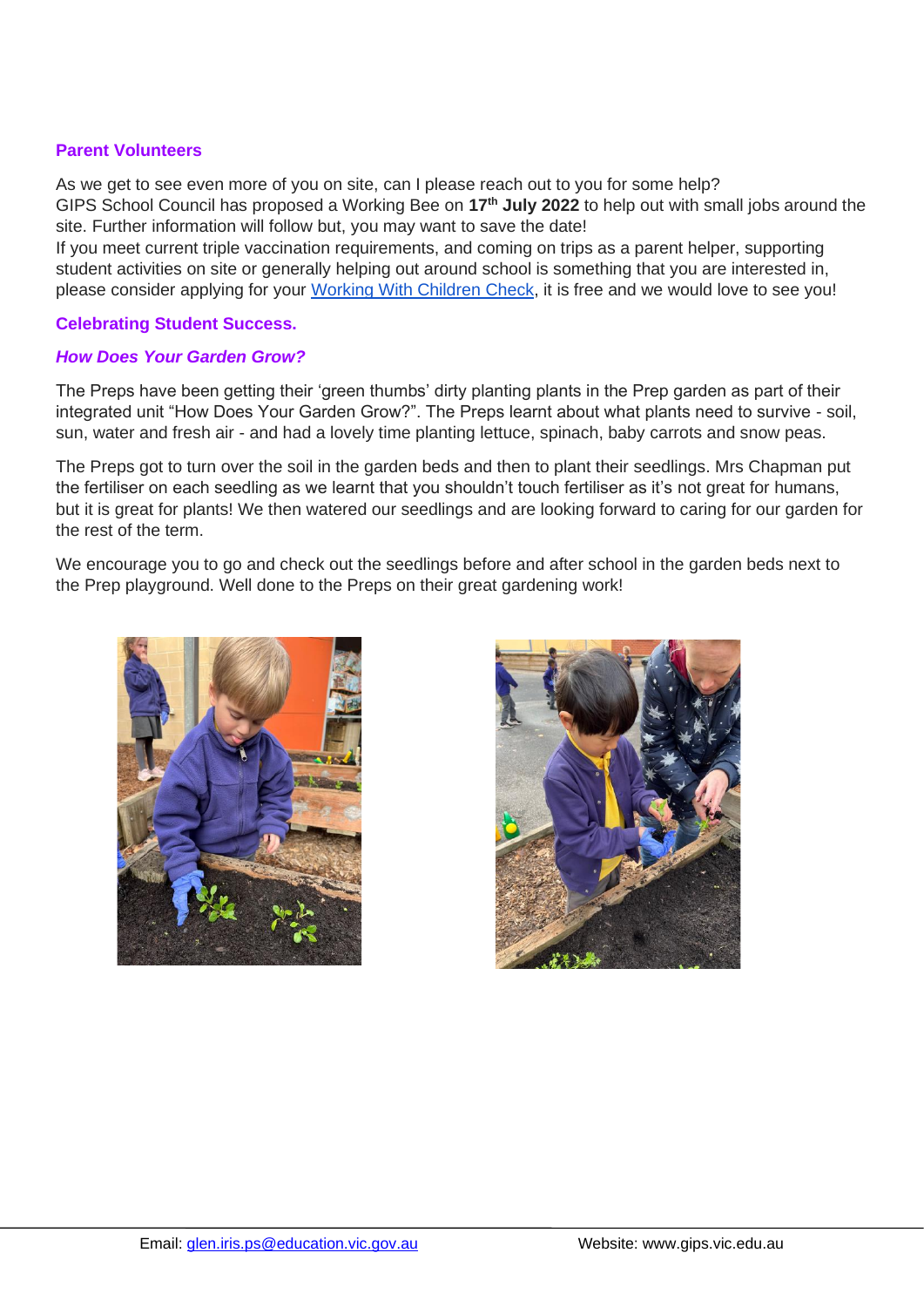

## *Mindfulness in 2SP*

The students in 2SP have learnt the art of spool knitting with the help of some very skilled classmates and generous Year 6 buddies.

Children first created their own spool from a cardboard roll, popsicle sticks and masking tape. The tubes were decorated with patterned paper and then the fun began. 2SP watched a video on how to spool knit and then accepted the challenge of how to knit themselves.

Our Year 6 buddies were incredibly patient and helped us master this new skill. It's now part of our morning routine and is providing yet another option for mindfulness activities.

2SP plan to create a class artwork with their wonderful creations so stay tuned for an update next term!